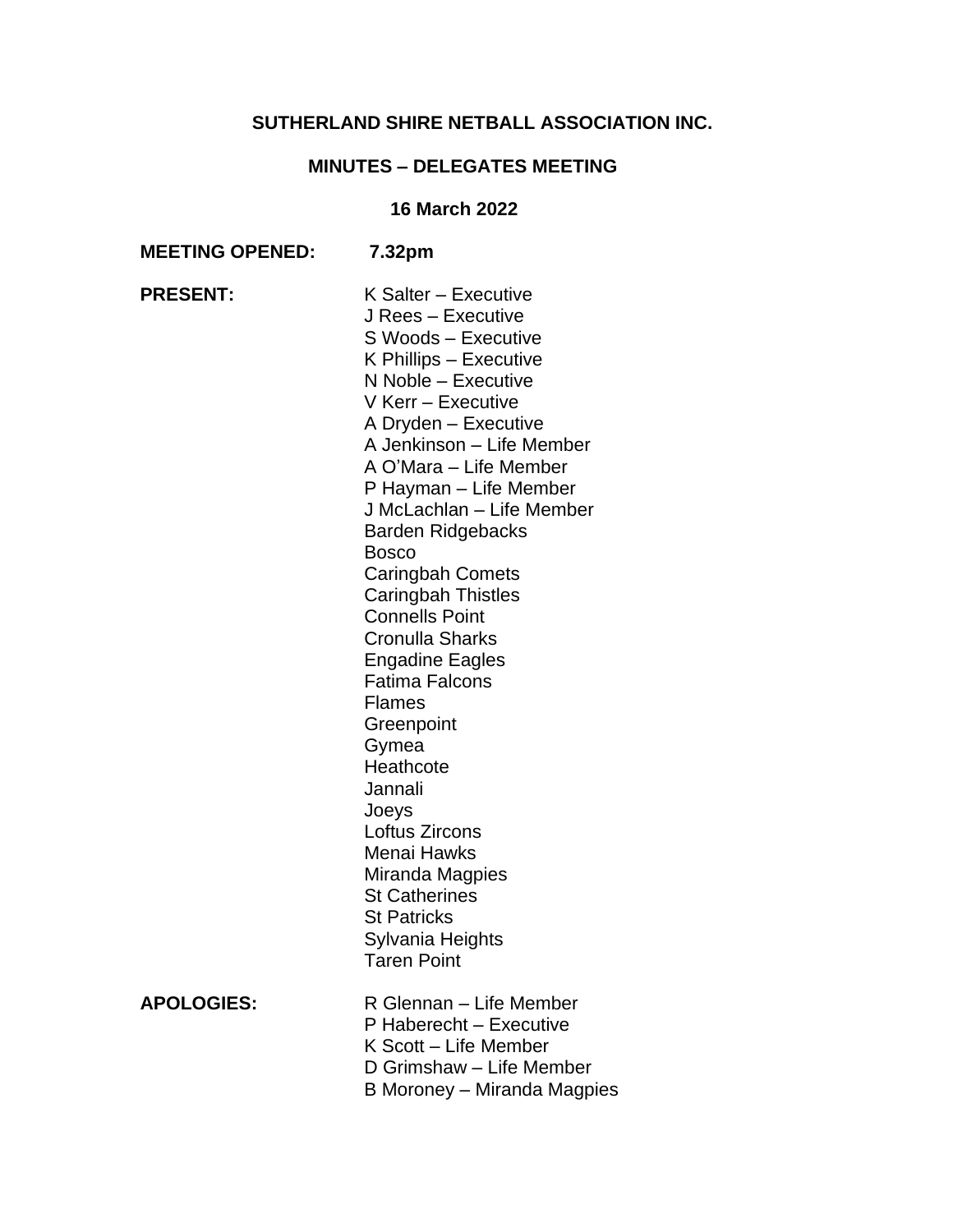## **MINUTES OF PREVIOUS MEETING:**

**MOVED: Menai Hawks SECONDED: Gymea**

## **BUSINESS ARISING FROM PREVIOUS MEETING:**

- Bellingara Tier 1 Court Upgrade Rain has delayed the works by three weeks. Completion date now expected to be Day 6 or 7. Temporary toilets and lighting have arrived. Problems with the timer have now been rectified.
- The quote for a shuttle bus to run between Bellingara and The Ridge would be \$1000 per bus per day. SSC can supply us with a cheaper option, however, would be bus only, no driver. Bosco suggested we try Community Transport.
- Stadium Floor Update there seems to have been some improvement since the floor has been scrubbed. Jo McKinnon has sourced us two new floor fans.

## **CORRESPONDENCE IN:**

| 1. Various              | <b>Accounts</b>                  |
|-------------------------|----------------------------------|
| 2. Storm N/C            | Cancellation of club             |
| 3. Loftus Zircons N/C   | Requests                         |
| 4. Players Association  | Update                           |
| 5. Netball NSW          | <b>Child Safety Scheme</b>       |
| 6. Netball NSW          | <b>Grassroots Sports Fund</b>    |
| 7. Netball NSW          | <b>AGM &amp; Council Meeting</b> |
| 8. Netball NSW          | Tain Drinkwater - resignation    |
| 9. Netball NSW          | Staffing news                    |
| 10. Netball NSW         | <b>Child Safeguarding Policy</b> |
| 11. Netball NSW         | <b>Netball NSW Election</b>      |
| 12. Cronulla Sharks N/C | Appeal                           |
| 13. O Hubbard           | Request to change clubs          |
| 14. Flames N/C          | Appeal                           |
| 15. Netball NSW         | <b>Senior State Titles</b>       |
| 16. Barden Ridge N/C    | Appeal                           |
| 17. Loftus N/C          | Appeal                           |
| 18. Greenpoint N/C      | Appeal                           |
| 19. Sylvania N/C        | Appeal                           |
| 20. Barden Ridge N/C    | Appeal                           |
| 21. Cronulla Sharks N/C | Appeal                           |
| 22. Cronulla Sharks N/C | Appeal                           |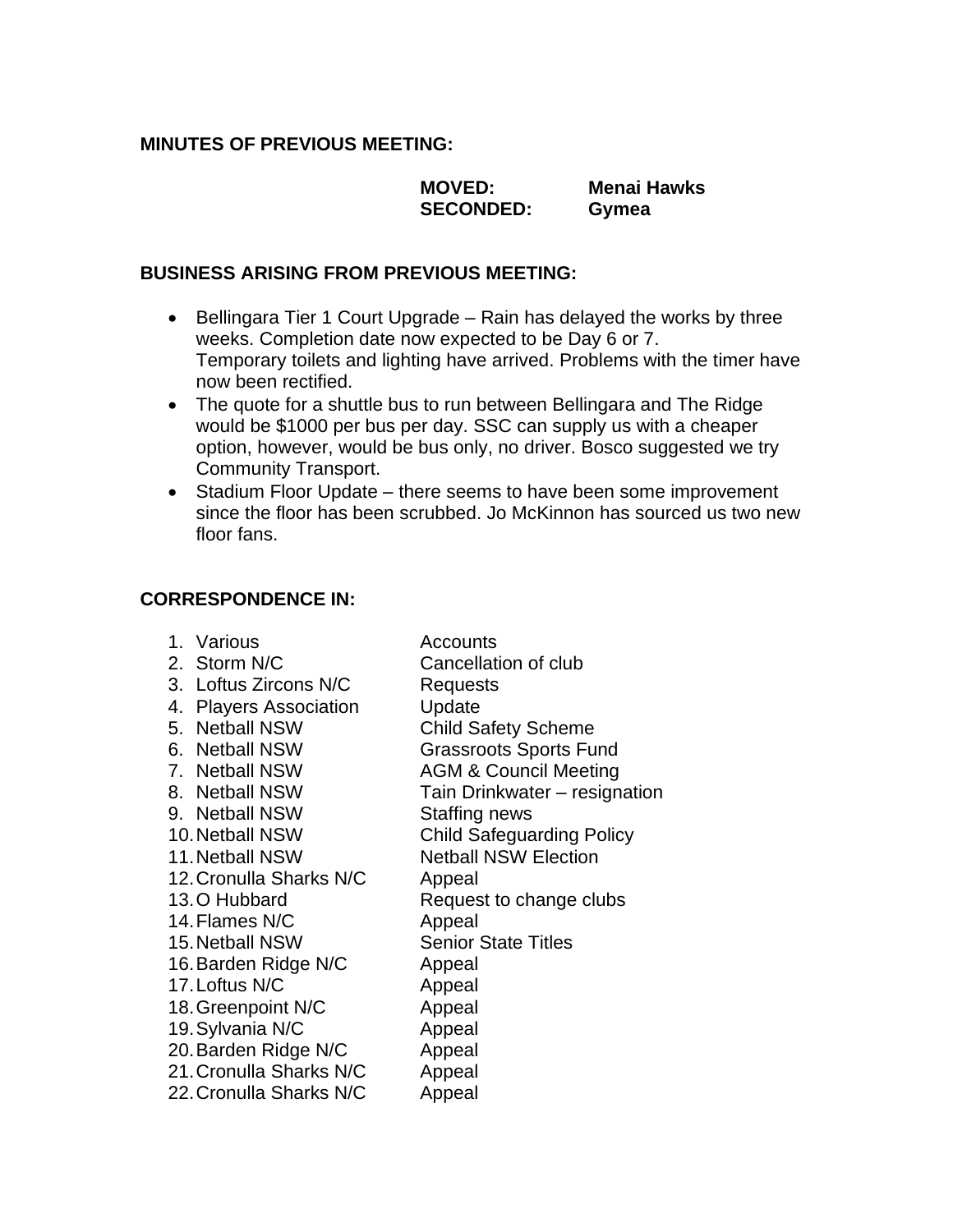## **BUSINESS ARISING FROM CORRESPONDENCE IN:**

- Appeals panel met last night. Replies on all appeals will be sent out to clubs tomorrow.
- Storm N/C have disbanded could not field a team.

## **CORRESPONDENCE IN BE RECEIVED:**

**MOVED: Life Member**

**SECONDED: Miranda Magpies** 

## **CORRESPONDENCE OUT:**

| 1. Various            | Accounts                    |
|-----------------------|-----------------------------|
| 2. Netball NSW        | <b>Metro League Entries</b> |
| 3. Connells Point N/C | Reply                       |

## **CORRESPONDENCE OUT BE RECEIVED:**

| <b>MOVED:</b>    | Gymea                  |
|------------------|------------------------|
| <b>SECONDED:</b> | <b>Cronulla Sharks</b> |

### **REPORTS:**

### **TREASURER:**

- Profit & Loss was sent to all clubs last Wednesday. Copy attached to agenda.
- Last year SSNA planned on subsidising a Stingrays Holiday Clinic, however due to COVID clinics were cancelled. The April School Holidays clinic will be subsidising \$20 by SSNA. Players will now pay \$25.

**MOVED: Sylvania Miranda Magpies**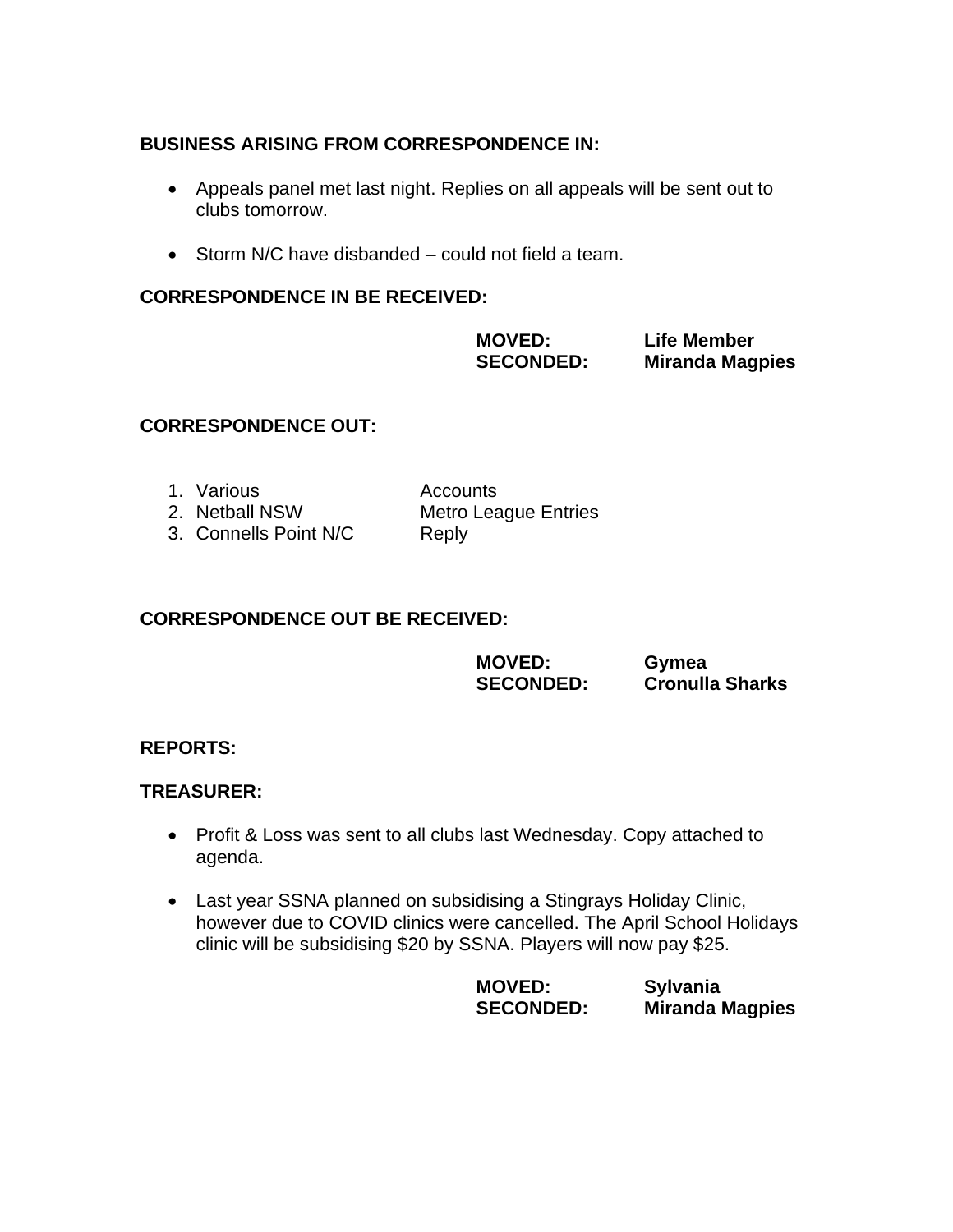## **NSW REPORT:**

- Netball NSW AGM this weekend. Vicki Kerr attending in person and Karen Salter via zoom. Two director positions will be voted upon.
- Tain Drinkwater has resigned from Netball NSW. Andrew Jones acting as interim CEO.
- Menai Hawks N/C expressed disappointment that Netball NSW did not decrease their costs for the 2022 season. The President advised that they did not have the funds to be able to do that.
- Menai N/C asked how many other Associations had lost the number of teams that SSNA did. The President will have the figures after the AGM.

**MOVED: Cronulla Sharks SECONDED: Life Member**

## **EXECUTIVE:**

- The President advised that Lisa Woodham has resigned from her position as Vice President due to work and personal reasons. Lisa will continue to Manage the Sutherland Stingrays Opens Team. The position will be advertised in the next week. We still need to fill the position of coaching coordinator and registrar. Kim Scott is happy to assist the registrars however does not wish to join the Executive Committee.
- The Returning Officer advised that under the constitution, we are required to announce to vacancy at the next meeting after a position becomes vacant. This position has been vacant for months and the next Delegates meeting listed in the calendar is July, which means the role cannot be filled until then. The President replied that Lisa took some leave from her position however, has now confirmed her resignation. The Secretary can call an Extraordinary Meeting if required. The President advised that it is equally as important to fill the Coaching Coordinator role.

**MOVED: Cronulla Sharks SECONDED: Executive** 

## **REGISTRARS:**

• Kerry Phillips advised that there are still some yellow cards outstanding. Please check with your registrars and bring any outstanding cards to the stadium.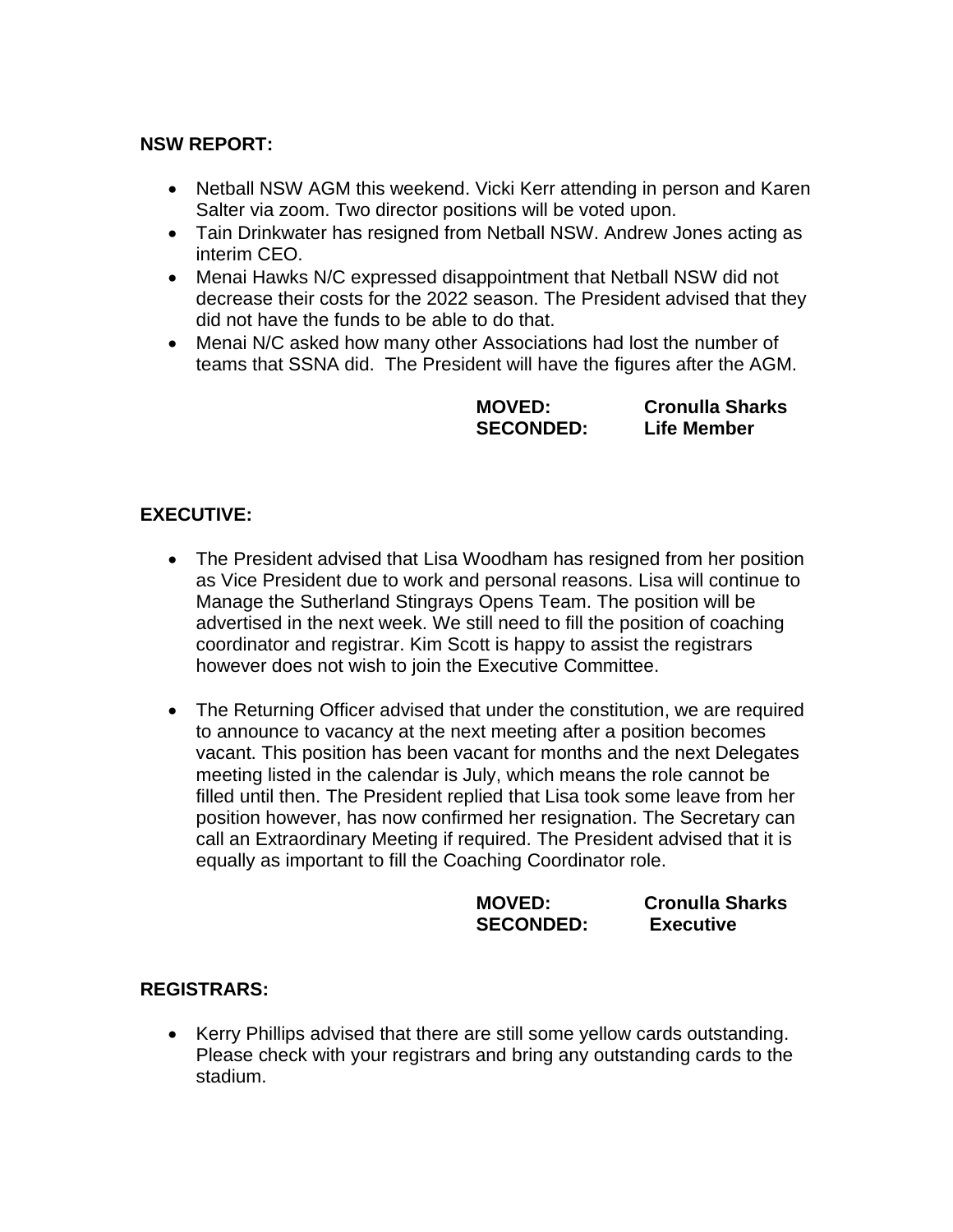**MOVED: Flames SECONDED: Loftus Zircons**

#### **UMPIRES CONVENOR:**

- Emma Burgess has been named in the SSN Umpire Squad.
- The Umpires Convenor is going overseas next week. Still needs to fill some roles for rep carnivals
- The Umpires Convenor has been in discussion with Connells Point N/C on holding smaller more practical clinics for umpires. Thank you to Maureen for offering her club.

**MOVED: Sylvania Heights SECONDED: Loftus Zircons**

## **TOURNAMENT:**

- Thankyou for all your tournament requests. Draw currently being loaded onto PlayHQ. 73 of 75 requests were met.
- PlayHQ cannot accommodate rotating timeslots. The timeslots will remain static at both venues. 8/9yrs playing across two timeslots
- First intake of Nettas will start Day 4. Second intake day 8. Clubs to nominate a time they would prefer to play.
- Training courts at Bellingara were sent out to clubs this week. Some changes will need to be made. Considering allocating clubs, a certain number of courts at Bellingara, and the club decides who uses what and when. Hopefully we can keep the temporary lighting when top tier is done (at SSNA's cost). At the moment everyone is sharing a court. Wednesday and Thursday nights are extremely busy. We have done the best we can with the conditions we have. Once top tier is completed everyone will come back to Bellingara.
- Times and grades will be sent out to clubs tomorrow.
- Comets raised the issue brought up at the last Delegates meeting about players playing more than one game in another team. To minimise the impact to our competition is it possible we allow players to player four games for another team and then on the 5<sup>th</sup> game the player becomes part of that team. Need to be confident in our grading process. Would really benefit smaller clubs and allow flexibility. Still need to be mindful that players can only play a maximum of two games per day.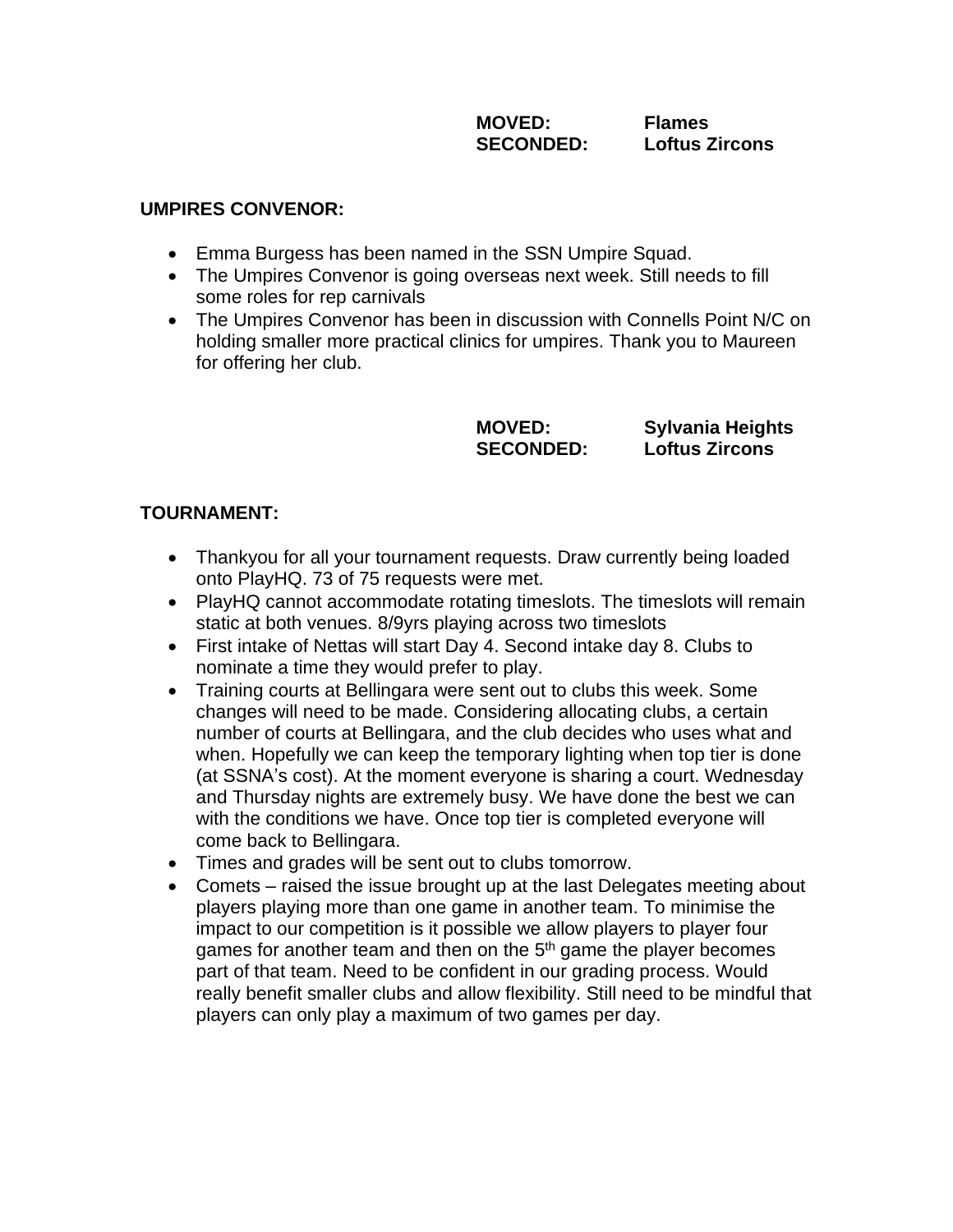For the 2022 season the second game rules allows for:

A player from a lower grade may play in a higher grade BUT having played five matches in the higher grade, they shall be considered to be a player of the higher grade

Moved: Caringbah Comets Seconded: Sylvania Heights

## **CARRIED**

- No wet weather games for 8/9yrs, however carnivals on a Sunday may be an option.
- Connells Point  $N/C iS$  it possible to change the number of people who can be borrowed from 2 to 3.

Barden Ridge concerned that you would end up with a similar amount of original and borrowed players on your team. Could it be only if your team is affected by COVID? Would be very difficult to police. Nerida is hopeful that people would use this rule as intended.

Gymea – can you put a limit on how often a team could do this and reassess at Day 7

Sylvania – can we look at the statistics, once you have been exposed to COVID, you do not need to isolate for 8 weeks.

Connells Point – if need to do more than twice then Executive approval is required.

SSNA to write a procedure that for 2022, COVID affected teams borrow three players no more than twice, without Executive approval.

- Loftus N/C suggested that smaller clubs be permitted to borrow players from other clubs to prevent forfeits. If unable to borrow from other clubs, then borrow from all teams within their own teams. This would be for 2022 only and monitored by the SSNA registrars.
- If a team must forfeit due to covid, both teams get one point and no penalties.
- Stingrays Cup Saturday 26 March 11am to 3.00pm. Currently 32 teams registered.
- Thank you to the Tournament Committee. Thank you to convenors Julie Norman and Maureen Finch. It was a huge task.

**MOVED: Gymea SECONDED: Life Member**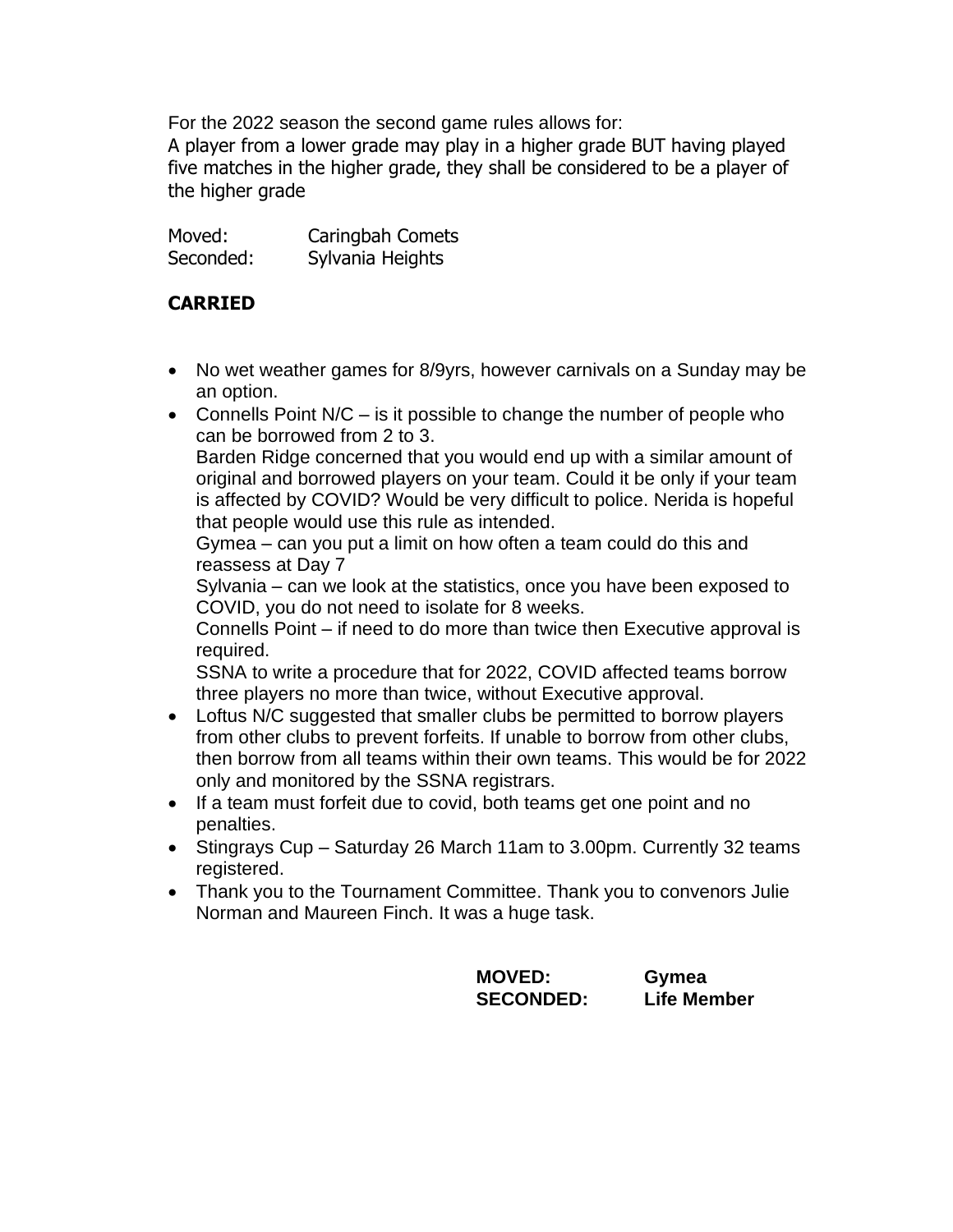## **COACHING CO-ORDINATOR:**

• Coach the Coaches Clinic – Thursday 24 March 7.00pm to 8.30pm

#### **SELECTION & REPS:**

- Camp to be held this weekend at The Tops Conference Centre. Players are very excited. This is the first-time rep teams and dev squads have attended together. 10 withdrawals due to COVID
- The 11yrs Development Squad begin training on Sunday 3 April. There will be three or four round robins. If any club coaches would like to be involved, please contact Vicki Kerr or the SSNA office.
- All rep teams are underway with training.

**MOVED: Miranda Magpies SECONDED: Barden Ridge** 

## **VICE PRESIDENT:**

#### **RETURNING OFFICER:**

### **GENERAL BUSINESS:**

- Bosco have a delay in their uniform delivery. Hopefully will arrive in the next two weeks. Teams can wear black bike shorts, white shirts and coloured BIBS.
- Sylvania asked if the courts could be cleaned prior to the beginning of the season. Yes, they have all been pressure cleaned. Just waiting on 33 and 34 to be done
- Portable toilets on the courts at Bellingara are predominantly there for school sport. We are permitted to use them however the last team training must ensure they are locked.
- Judy McLachlan enquired about the location of physios and coffee van. Physios will be located in the stadium. Coffee van will be located outside the stadium canteen. Looking into a coffee van for the Ridge. Control will be located at the stadium. BBQ will be held at Bellingara only.
- Canteens will be run at The Stadium, Seymour Shaw and The Ridge. A canteen roster will be sent out ASAP.
- A Delegates Meeting to be held in May.